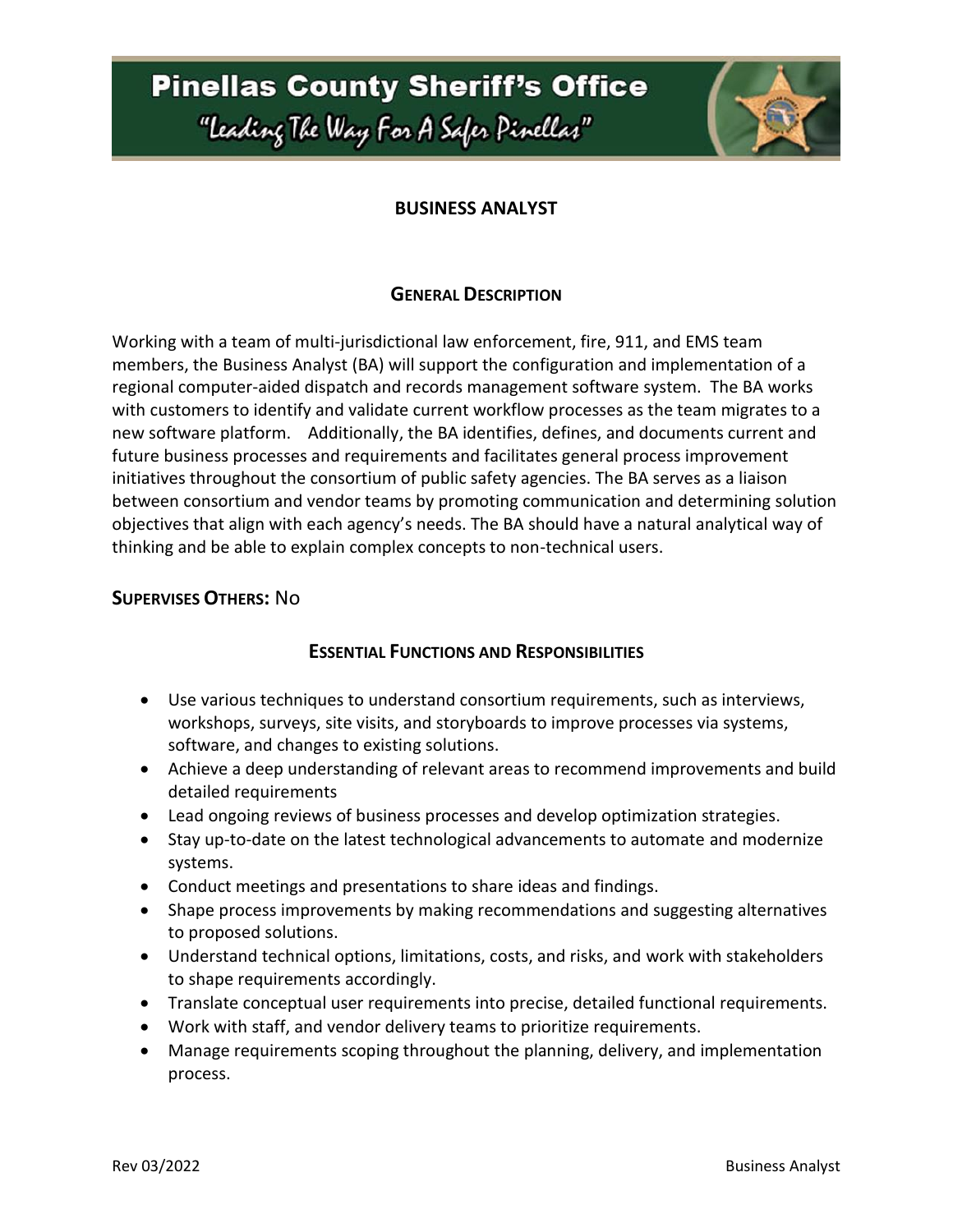# **Pinellas County Sheriff's Office**

"leading The Way For A Safer Pinellar"



- Create artifacts including process flow diagrams, scope documentation, and business case documentation.
- Support delivery teams as they develop, test, and deploy solutions.
- Review delivery team output to ensure requirements are correctly interpreted.
- Ensure solutions meet business needs and requirements.
- Perform user acceptance testing and develop use case and test case scenarios for others to follow.
- Document current processes and models to understand inefficiencies or gaps.
- Identify and streamline business processes.
- Document and assist with organizational change management to ensure optimum transition from current state to future state of projects or process improvement initiatives.

### **QUALIFICATIONS**

- Graduation from an accredited college or university with a Bachelor's degree in Business Administration, Public Administration or related field and 3 -5 years of experience in business analysis or equivalent combination of education and experience.
- Background in law enforcement, detention and corrections, and/or government like fire, 911, or EMS is preferred.
- Business analysis certification CBAP or PBA is preferred.
- Experience with Lean Six Sigma techniques is preferred.

### **KNOWLEDGE, SKILLS, AND ABILITIES**

- Experience determining the explicit and implicit needs and requirements of various stakeholders.
- Ability to quickly learn the objectives, structures, operations and policies of a new business area.
- Strong problem resolution, negotiation, and influencing skills.
- Strong systems thinking ability to identify impacts to people, processes, and technology.
- Demonstrated ability to engage both developers and business partners to achieve target outcomes.
- Proven interpersonal skills and an ability to influence senior leaders and peers.
- Demonstrated ability to communicate complex technical information in a condensed manner to various stakeholders verbally and in writing.
- Experience creating documentation such as business requirements summaries, business case documentation, and complex workflow diagrams.
- Adaptability and a willingness to learn new skills.